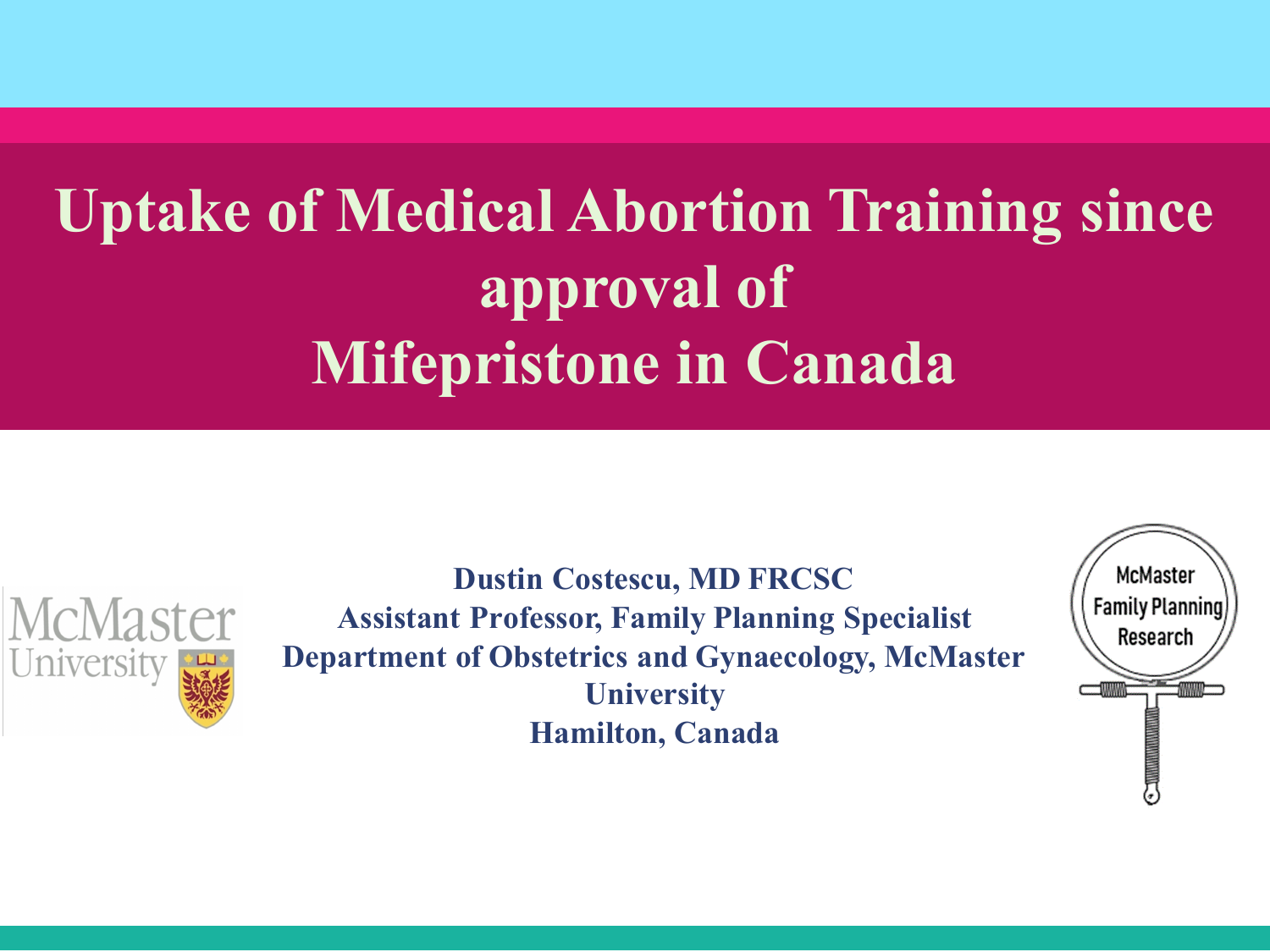## Mifepristone in Canada

- Mifepristone was approved in 2015
	- 62<sup>nd</sup> country globally to approve the medicine
- Combination Product
	- Mifepristone 200mg + Misoprostol 800mcg
- In 2012, a National survey of abortion providers identified 62 medical abortion providers, with 3.8% of all abortions being first-trimester medical<sup>1</sup>
	- Methotrexate/Misoprostol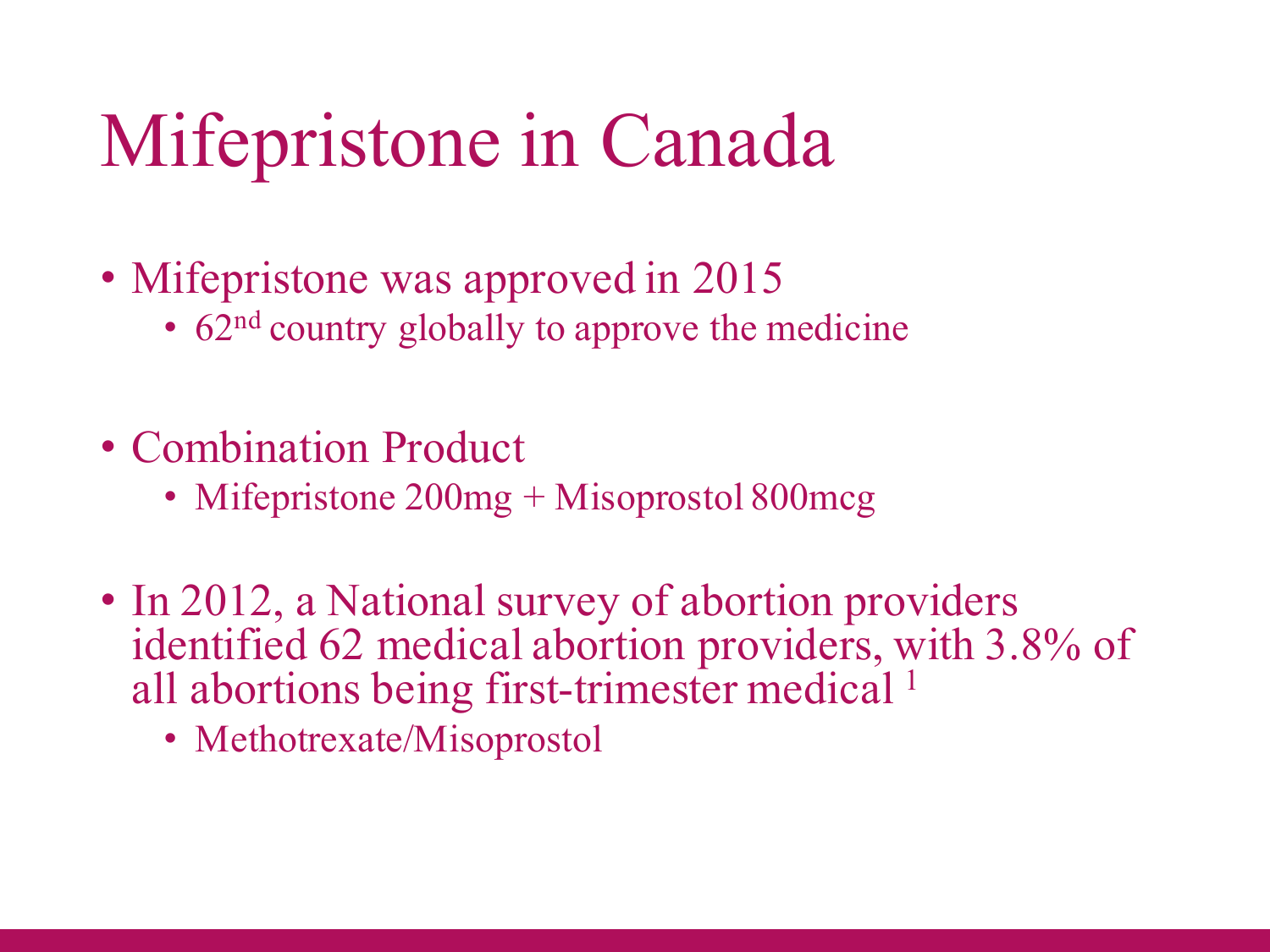## Regulatory Restrictions

Health Canada introduced a Safe-Prescribers Agreement upon approval of mifepristonemisoprostol2

- 1) Mandatory Physician Training
- 2) armacist Training
- 3) Registration with Distributor
- 4) 24/7 Toll-Free (Freephone) Help Line
- 5) Witnessed Administration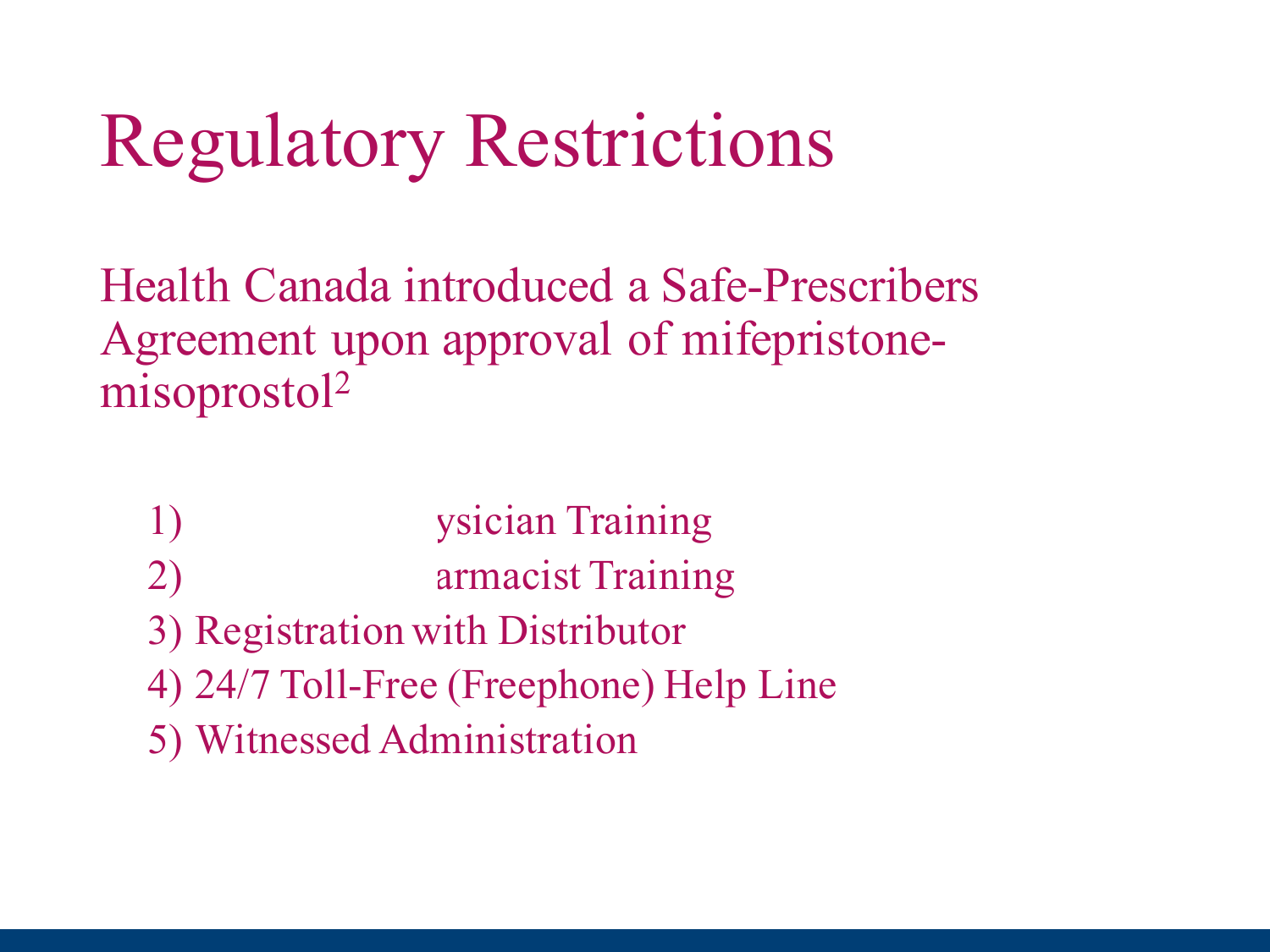# Advocacy in Action

- Clinical Practice Guideline
	- Society of Obstetricians and Gynaecologists of Canada
- Online-Based Training Program
	- 6 Credit Hours
	- Accredited by OBGYN/Family Medicine/Pharmacy Associations
	- Approved by Regulator to meet training requirements
- Community of Practice
- Mifepristone is now funded for approximately 2/3 of Canadians<sup>3</sup>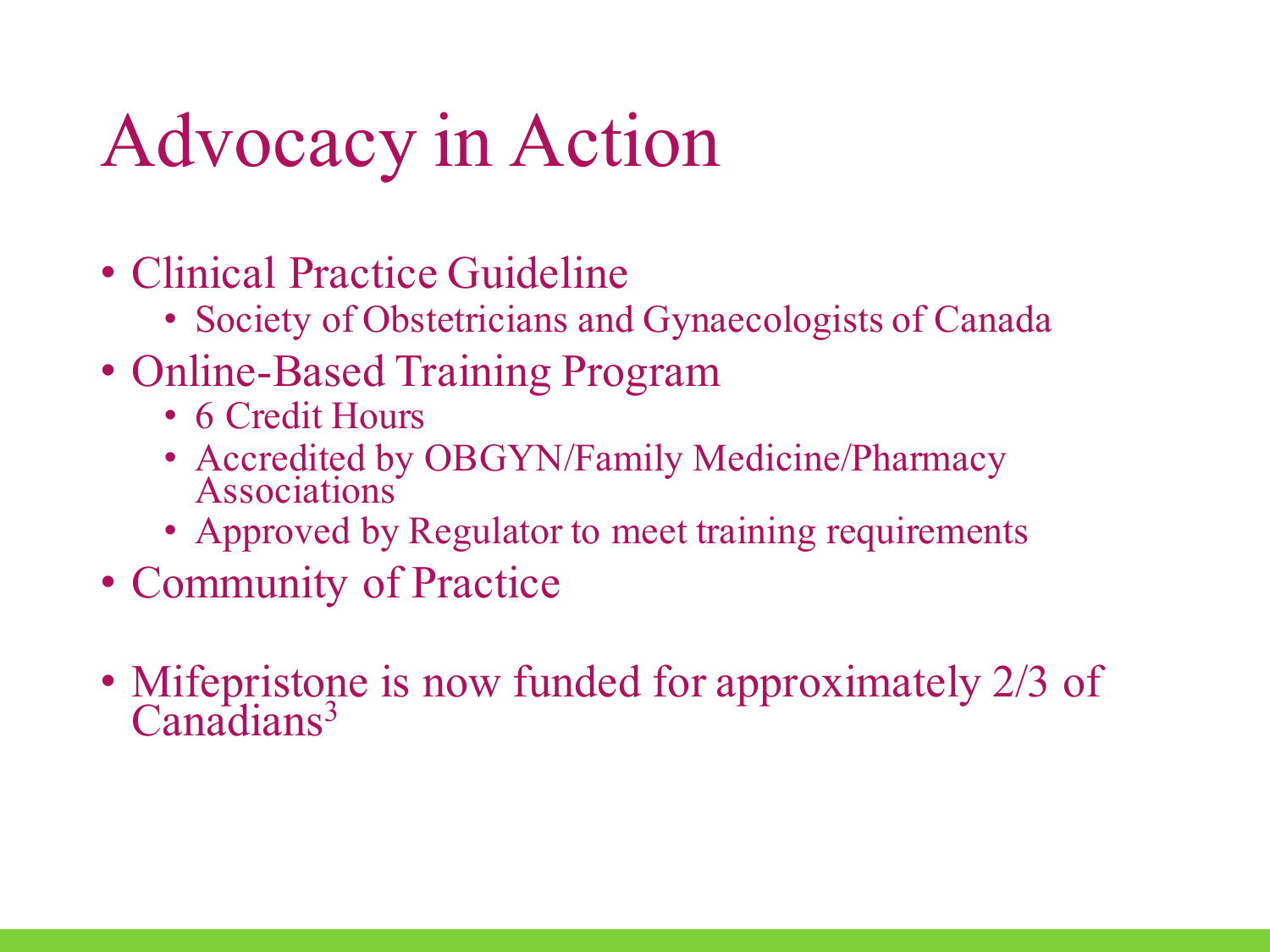## Clinical Question and Methods

- Since approval of mifepristone, and introduction of Medical Abortion Training Programme, how many healthcare providers have been trained and where are they located?
- Descriptive Analysis of training from January 2016 to August 2018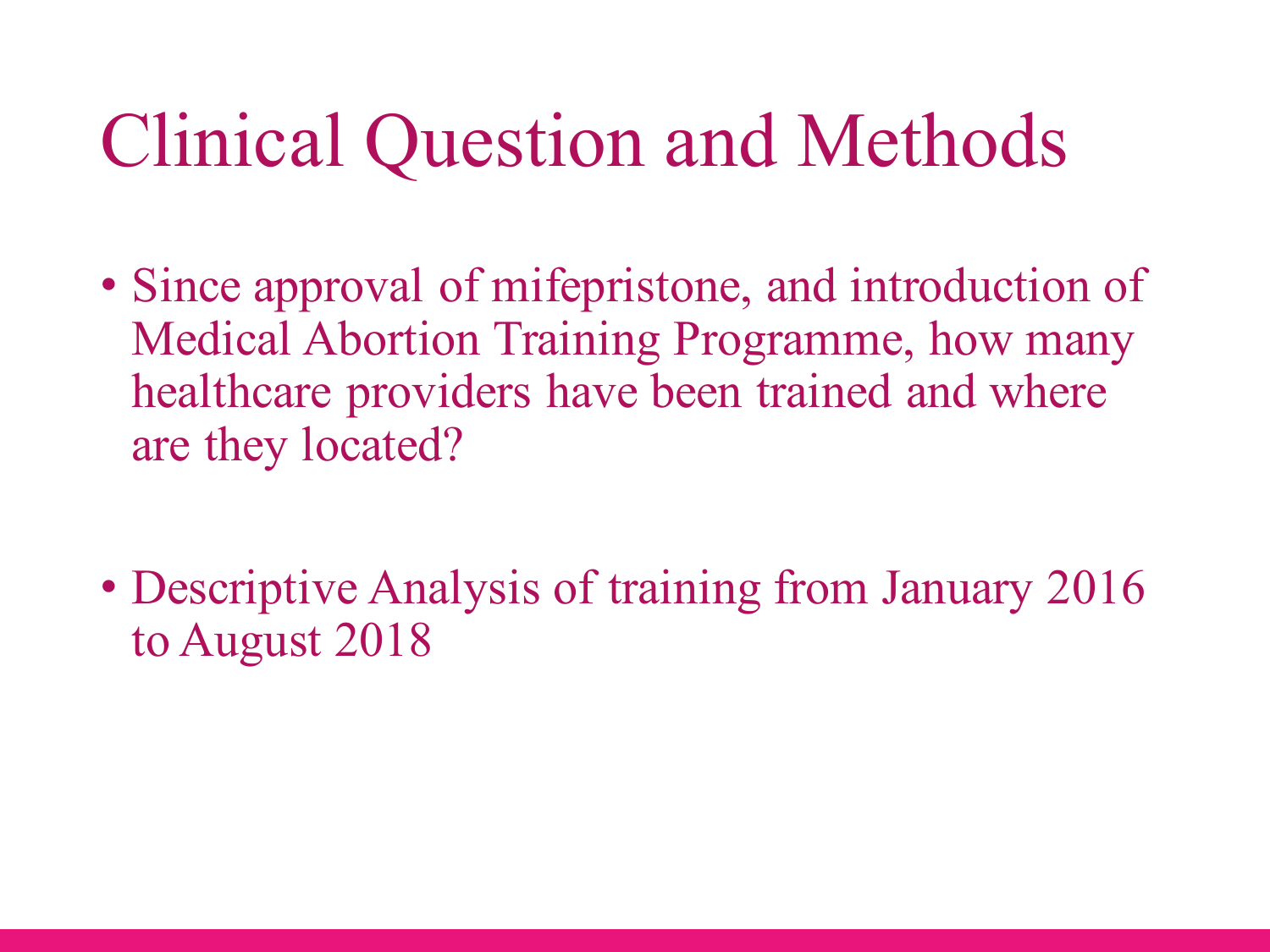

Source: Statistics Canada, 2016 Census of Population.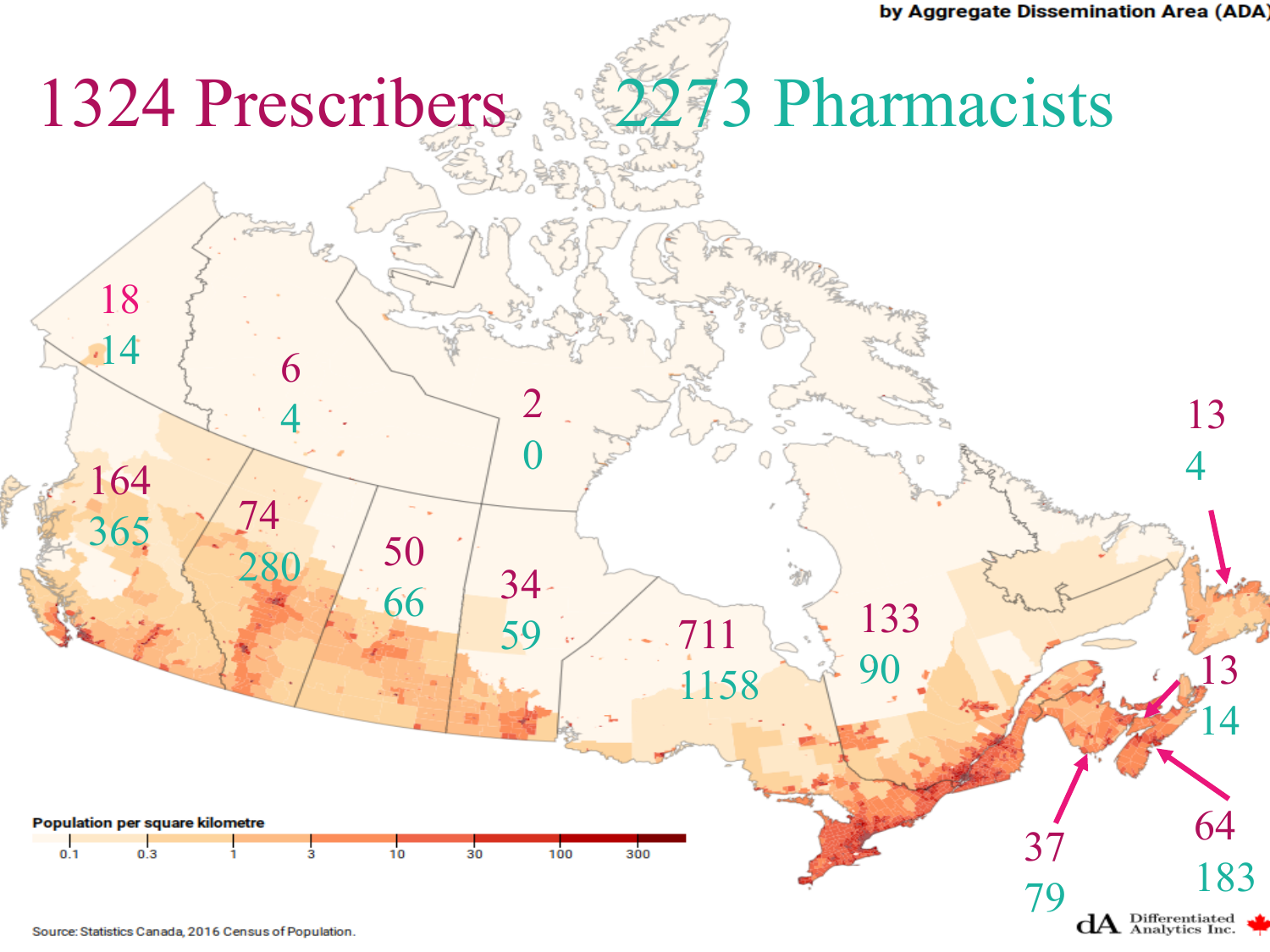## **Results**

- There are physicians and prescribers trained in every province and territory
	- Including PEI, where there has historically been no abortion clinic
	- Northern Territories are served by one clinic
- Compared to 2012, the number of trained medical providers has increased 2207% with the approval of mifepristone
- Medical abortion is available in areas where surgical facilities did not exist, though the number of providers largely follows population demographics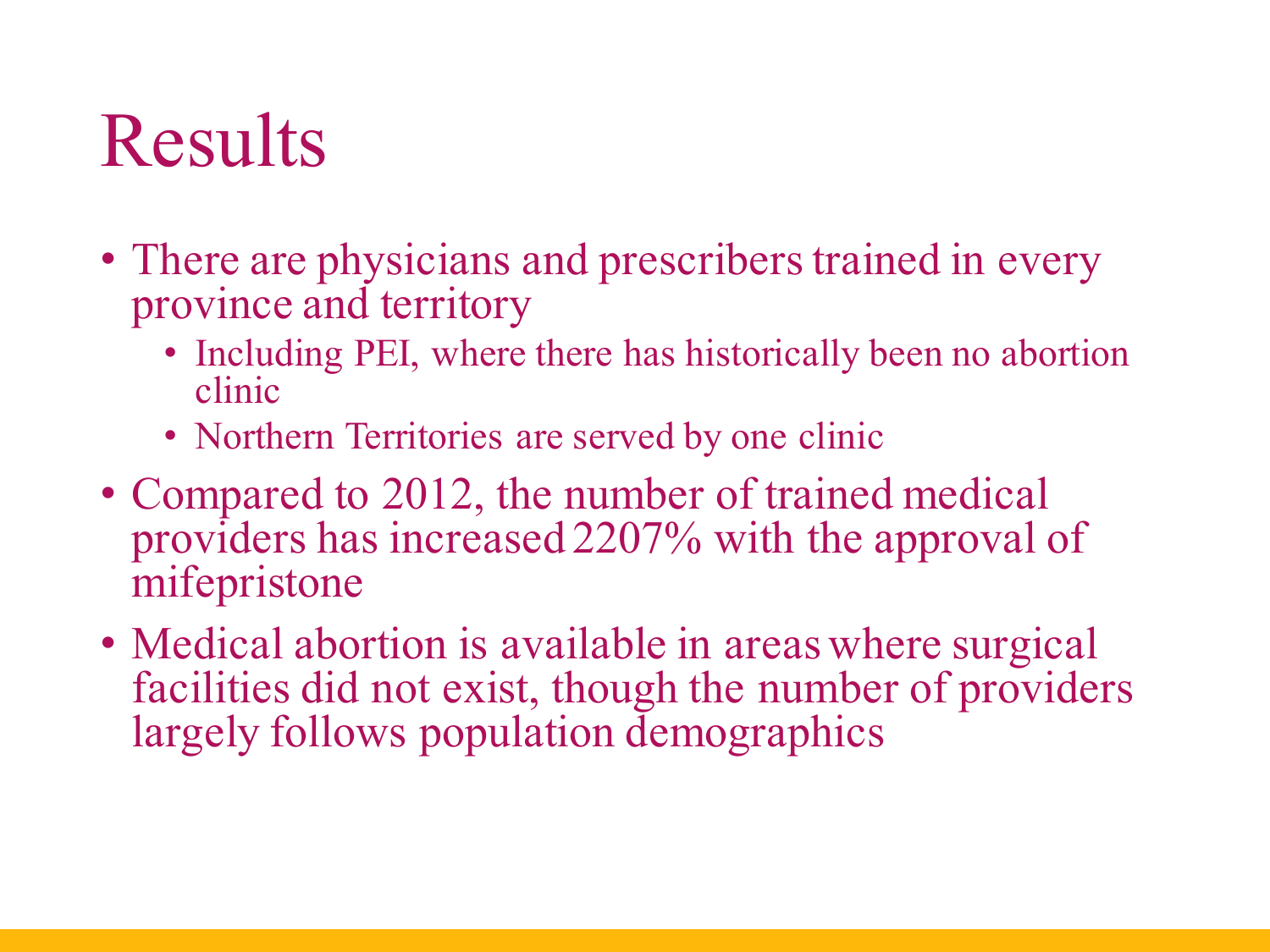## **Discussion**

- In 2017 there were 2099 OB/GYNs in Canada • 11.7% of OB GYNs have completed MA training
- In 2017 there are about 35 000 practicing family physicians
	- $1.9\%$
	- Family physicians with targeted practices (e.g. psychotherapy, emergency medicine) not excluded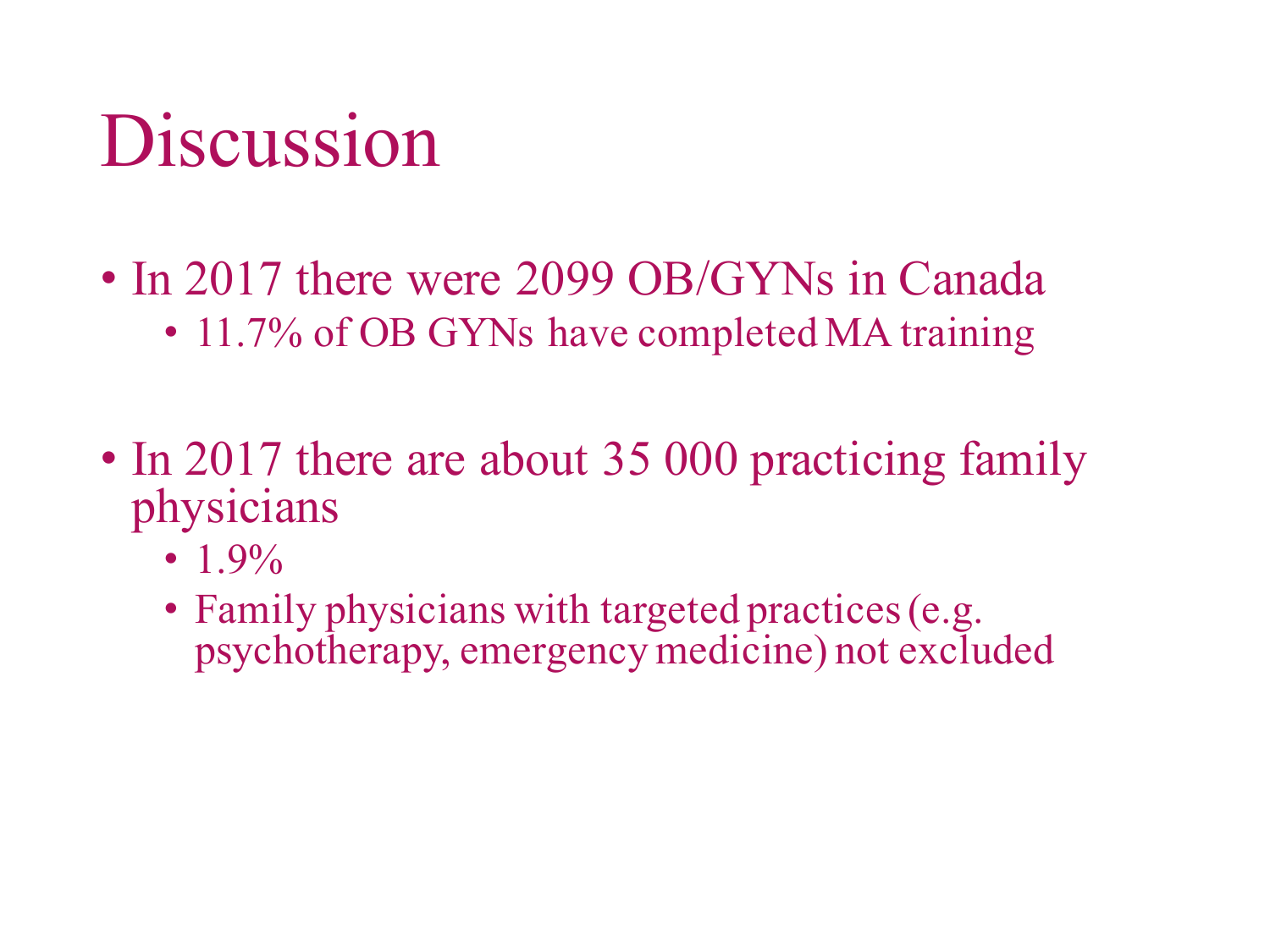### Discussion

- Training is no longer mandatory as of 2018, therefore this may not represent all those who are trained
	- However it is the only MA training program available
- Training does not equal provision
	- We are unable to get prescribing information to know how many unique prescribers there are
- Midwives (N=47) were not considered providers, however pilots exist to engage midwifes in providing MA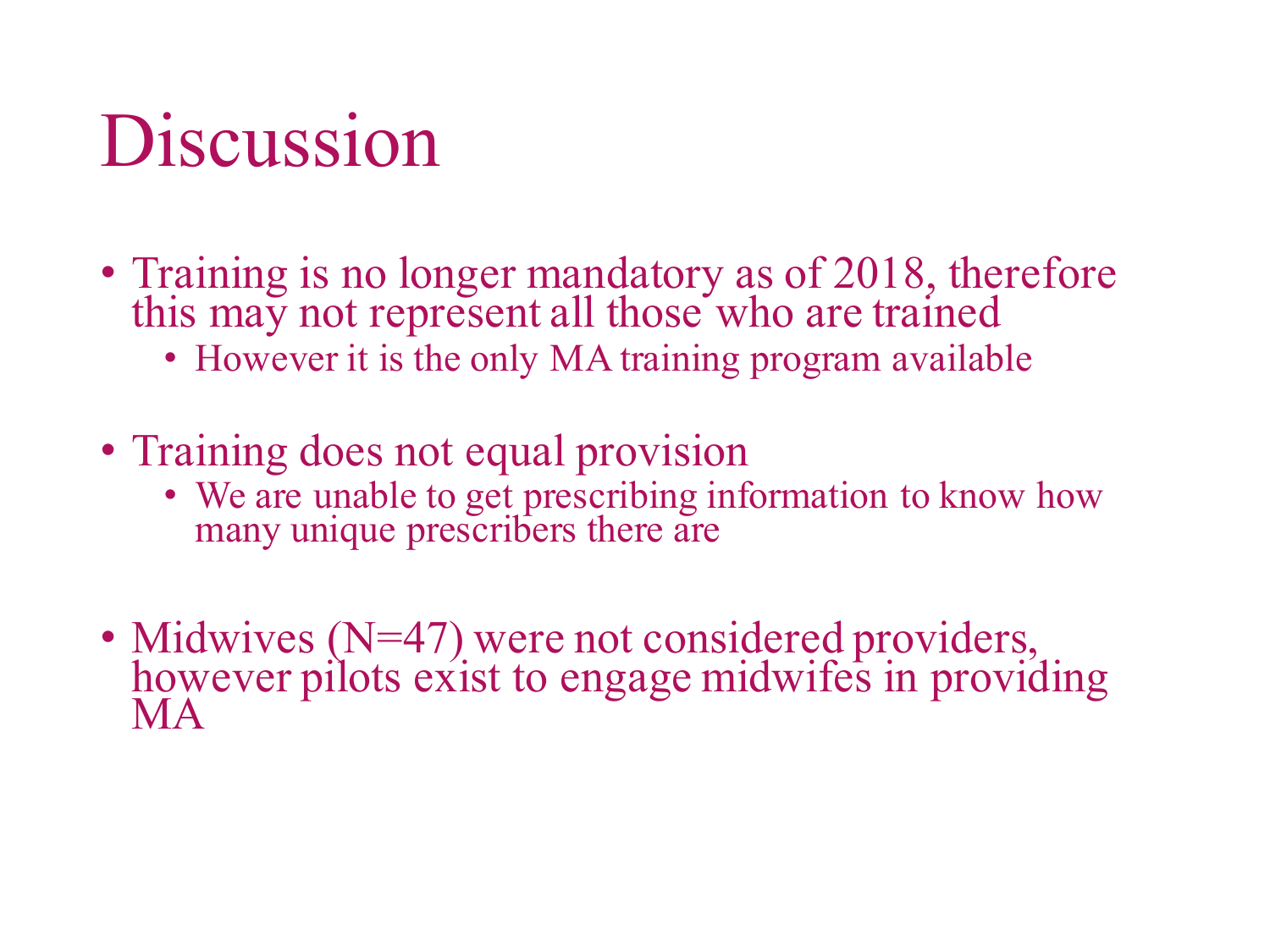#### **Thank You**



#### @McMasterOBGYN @BirthControlDoc